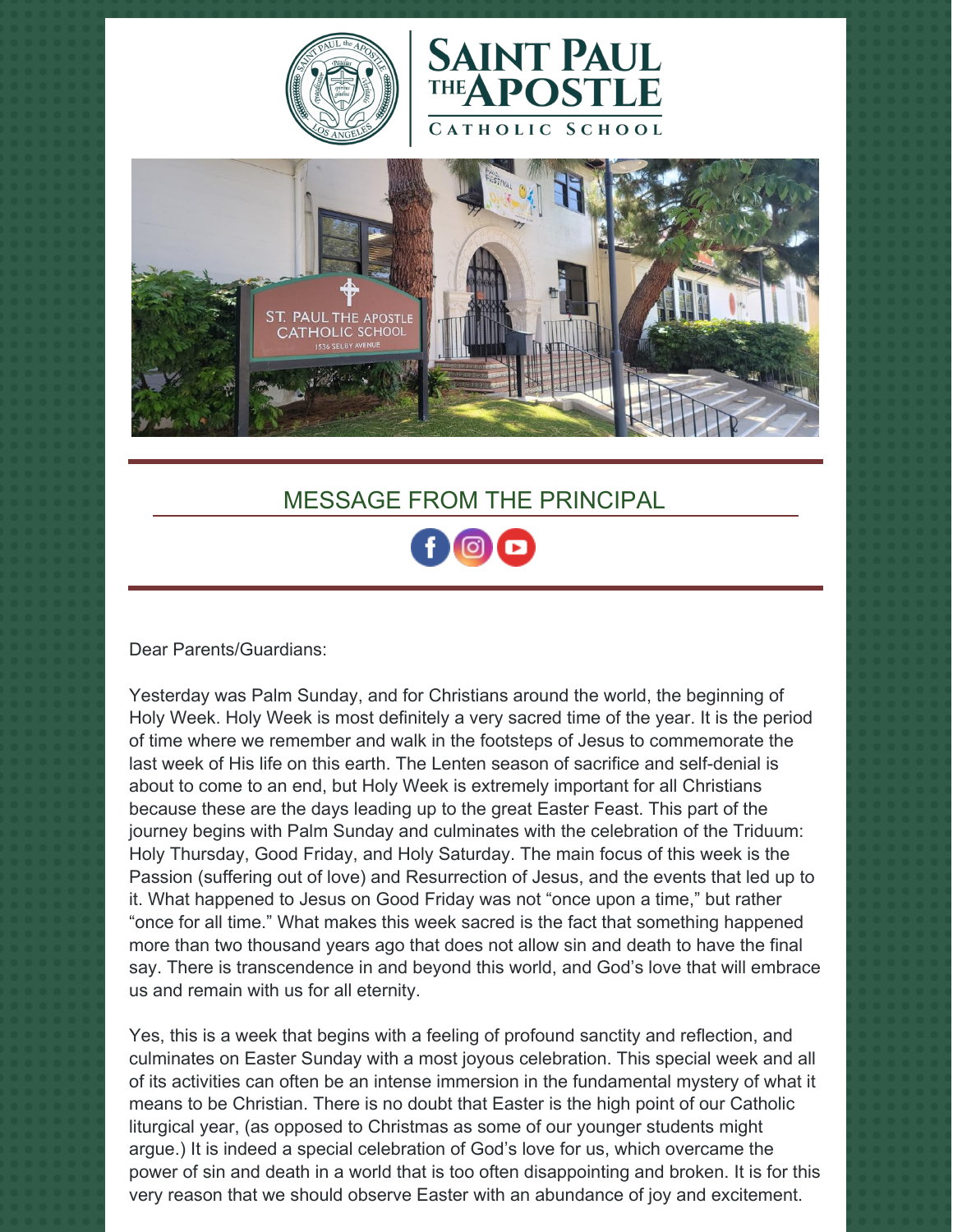As we make some quiet time to center ourselves in prayerful reflection this week, the Scriptures will prompt us to consider the dead and lifeless qualities of our own lives. Perhaps we can take some time to really think about the "graves" that we have within our souls and hearts. In taking a close look at our lives, what has died within ourselves that we grieve the most? If we believe that Jesus stands at the tombs in our lives where we have buried hope and possibility, trust and faith, then we must also believe that He will reawaken within us the possibility of courage and joyous new beginnings.

Wherever this sacred week leads you, make every effort to celebrate life with happiness and excitement. The key word for Easter is "Alleluia." On behalf of the Paulist Fathers, the Daughters of Mary and Joseph, the faculty and staff, I wish you a blessed and joyous *ALLELUIA* season!

# **"He is not here in the tomb; He is risen! Alleluia! Alleluia!"**

Peace and Blessings,

Crystal Pinkofsky Principal

## **ANNOUNCEMENTS**

## **EASTER VACATION!**



School will dismiss at 12:30 p.m. this Thursday as we begin our much-anticipated Easter vacation. Classes will resume on Monday, April 25<sup>th</sup>.

## **SPA COVID TESTING AFTER EASTER!**

Just as we did when we all returned to campus after Christmas vacation, **we have moved the day of our weekly COVID testing from Wednesday to MONDAY, April 25 th.** The reason for doing this is to help ensure the health of our community after all of our Easter traveling and celebrations. Please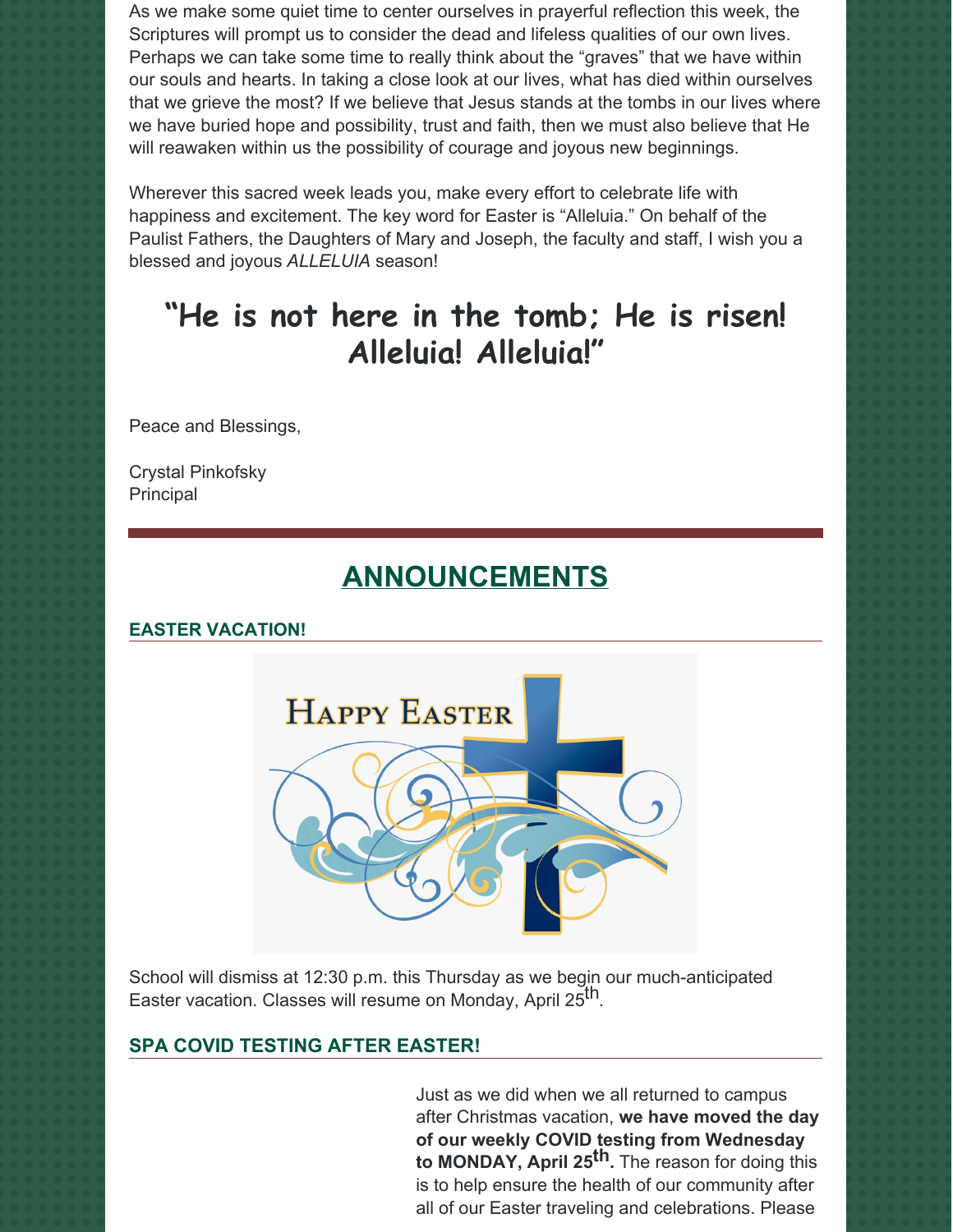

remember to send your signed COVID Testing permission form to school with your children that Monday. Thank you very much for your support and cooperation regarding this important matter.

#### **ADDITIONAL COVID-19 TESTS AVAILABLE!**



Once again, St. Paul the Apostle School was able to obtain hundreds of the iHealth COVID-19 Antigen Rapid Test kits for our SPA community. **These kits will be available for pick-up near the school office on Monday, Tuesday and Wednesday this week from dismissal until 4:00 p.m., and on Thursday from dismissal until 1:00 p.m.** We respectfully request that you take no more than 2 boxes per family so that we can share these with as many of our SPA families as possible. With all of the Easter vacation activities that are being planned, it might be a bit reassuring to have this resource at home "just in case."

**In an effort to help keep our community safe and healthy, we respectfully ask that families consider having their students wear masks indoors the week that we return from Easter vacation.** As part of the Easter enjoyment, many families might be traveling or attending large events with relatives and friends. We want to do everything we can to prevent the spread of COVID. Thank you for your thoughtful consideration!

#### **FINANCIAL AID APPLICATIONS**

As we begin to finalize our enrollment process for next year, please note that families who are planning to apply for financial assistance will be asked to complete an application and submit the necessary supporting documentation by Friday, May 2, 2022. Please contact Mayora Hiney at **[mhiney@sp-apostle.org](mailto:mhiney@sp-apostle.org)** for information

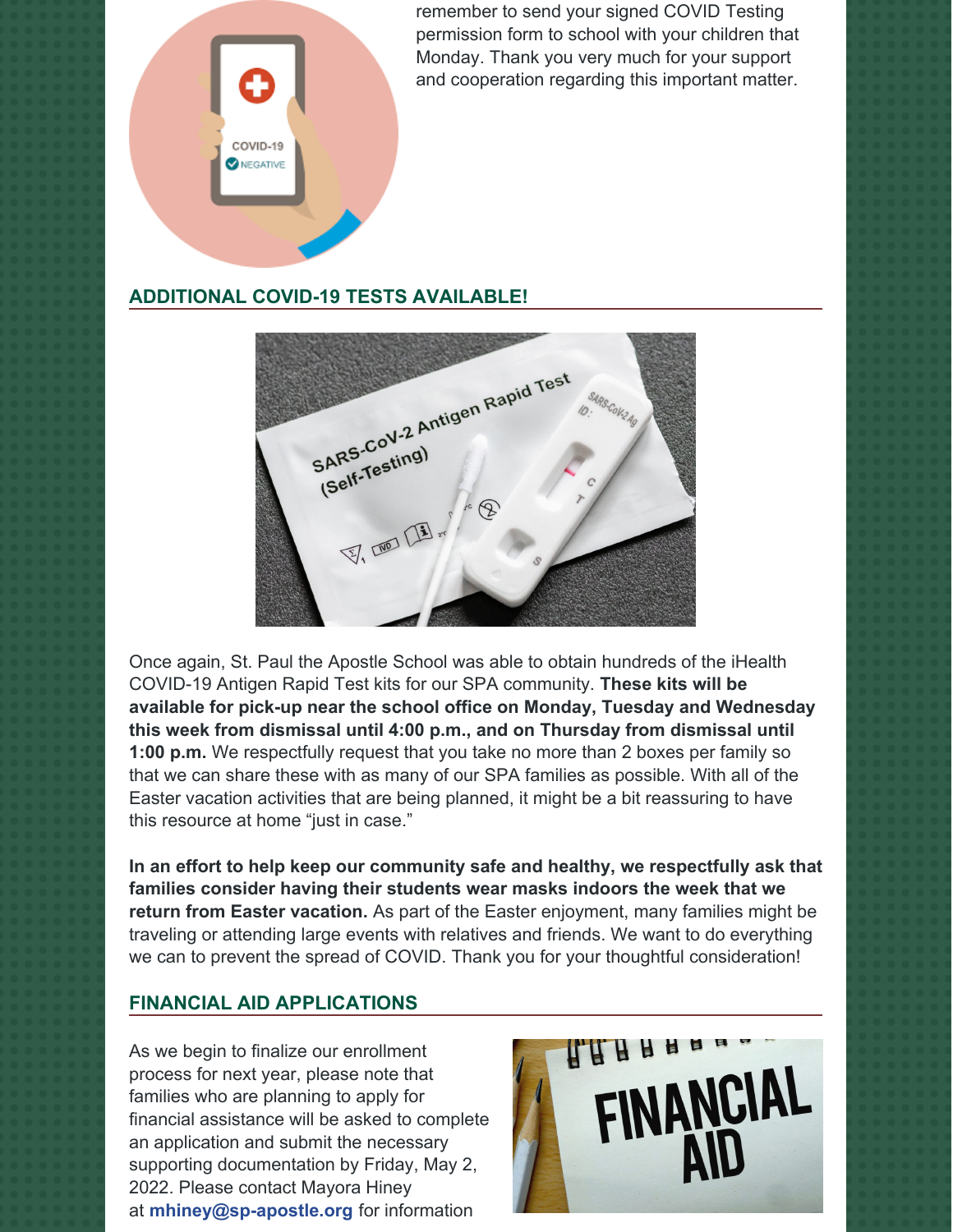that will assist you in beginning this process.

## **SPA FUNDRAISER FOR UKRAINE**



Our students received a flyer that detailed our fundraising plan to assist the people of Ukraine. Our goal is two-fold: to help our students understand and appreciate all the simple things we have and enjoy on a daily basis (and often take for granted), and assist the Ukrainians as they struggle to obtain basic items like food, clothing, a bed to sleep in, and medical care. It is our hope that our students will reflect upon one square of information each day, and contribute what they can (usually 25 cents) so that we can help other families obtain those same things. **Students will be asked to bring their donations to school on Monday, April 25, when we return from Easter vacation. All donations received will be sent to Catholic Relief Services.** Thank you, in advance, for your support of this special and meaningful project.

### **UKRAINE [FUNDRAISER](https://school.sp-apostle.org/wp-content/uploads/2022/03/I-Am-Blessed-Ukraine-Fundraiser.pdf) FLYER**

#### **SPA BUSINESS BREAKFAST**



The St. Paul the Apostle Business Breakfast group will meet again on Tuesday April 12, at John O'Groats at 8:00 a.m. This month, Josh Rebholz, a SPA dad and Sr. Associate Athletic Director at UCLA, will speak about UCLA and collegiate athletics. The first 20 guests to RSVP will have their breakfast sponsored by All World Communications! Please sign up using the link below.

#### **<https://www.signupgenius.com/go/10c0c4baaa928aaf49-spabusiness2>**

### **SPA CARPOOL SURVEY!**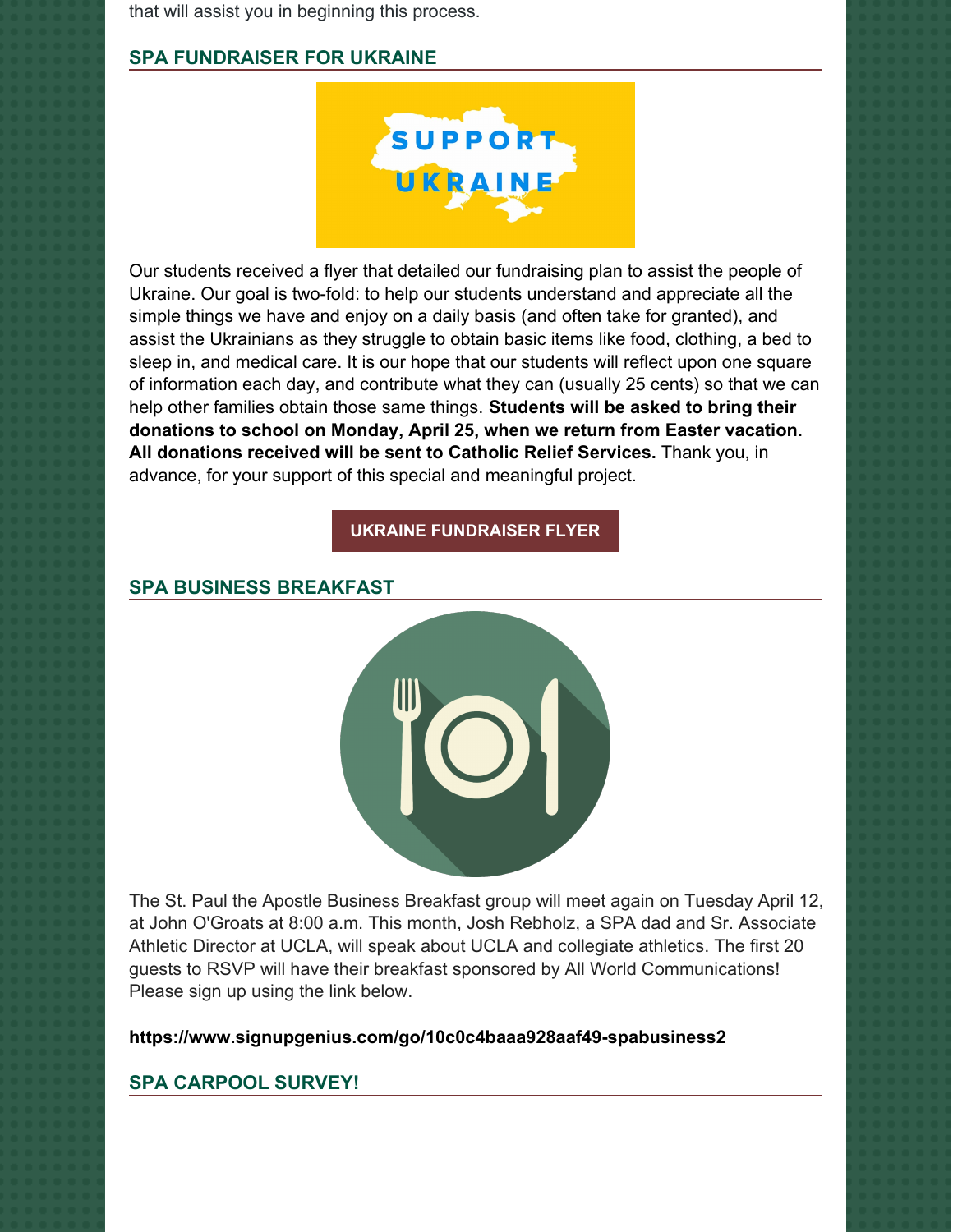

Who wouldn't love a day or two or three off from driving to and from school every week? And particularly now, who wouldn't want to save money on gas and time sitting in LA traffic? If these questions have your attention, we've got a solution for you. Saint Paul's is launching a carpool portal to connect fellow SPA families that live near each other and want to carpool. Carpooling is not only easy on you, the environment, and your fellow Angelenos, it's also great for your kids. Carpooling is a wonderful way for kids to make new friends, learn to compromise, be flexible, and share. If you are interested, please complete the linked google form and we will sort the demographic information and send you a list of families in your area that want to try carpooling: **SPA [Carpool](https://docs.google.com/forms/d/e/1FAIpQLScLjqBrzKfE7m43iTeH7YdU1iFhmNZ5jjmI9xPf6nOF9dnMSQ/viewform) Survey**. By the end of the year, we hope to have a carpool portal up so families can use it at any time. Thank you for your interest!

### **SPA CHESS TOURNAMENT**



The SPA Chess Club and Chess Master Ms. Ivona are hosting a Chess Tournament for SPA students on Friday, April 29, at 1:00 p.m. in the gym. All players are welcome, beginners through advanced. Trophies will be awarded to the top two students in each group. The registration fee includes lunch and a medal. We look forward to playing chess with you and crowning our student champions! To register, email Ms. Ivona at **[chess4successla@gmail.com](mailto:chess4successla@gmail.com)**.

## **SPA COVID TESTING**



Our next round of COVID testing for all faculty, staff and students will be held **this Wednesday, April 13th.** The **ONLY** document your children will need to have is a dated and signed copy of the **COVID-19 Patient Test Request Form.**

**Please note that students in grades 4 – 8 may receive the NOSTRIL swab or**